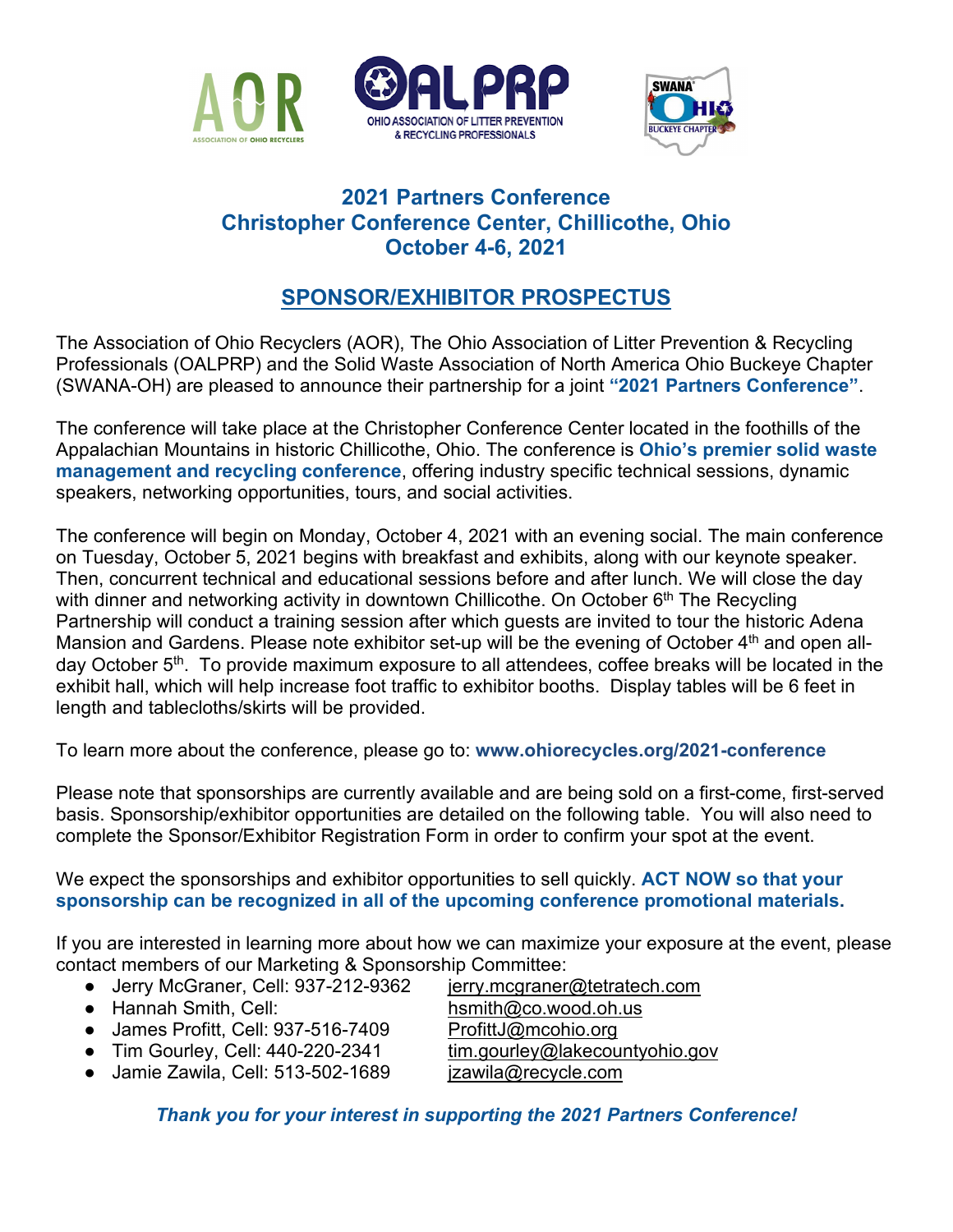## **2021 Partners Conference Christopher Conference Center, Chillicothe, Ohio October 4-6, 2021**

# **SPONSOR/EXHIBITOR OPPORTUNITIES**

| <b>CATEGORY</b>                            | <b>COST</b> | <b>BENEFITS</b> |                                                                                               |  |
|--------------------------------------------|-------------|-----------------|-----------------------------------------------------------------------------------------------|--|
| <b>Platinum Level</b>                      |             |                 | Company logo displayed during full conference.                                                |  |
|                                            | \$2500      |                 | Four complimentary conference registrations.                                                  |  |
| 2 Available                                |             |                 | Premium exhibit space and Exhibitor Level                                                     |  |
|                                            |             |                 | benefits.                                                                                     |  |
|                                            |             |                 | Company logo and sponsorship level on all                                                     |  |
|                                            |             |                 | promotional and conference materials,                                                         |  |
|                                            |             |                 | acknowledgement on AOR/OALPRP/ SWANA-OH                                                       |  |
|                                            |             |                 | websites.                                                                                     |  |
|                                            |             |                 | Special name badge recognition.                                                               |  |
| <b>Gold Level</b>                          |             | $\bullet$       | Company logo displayed during full conference.                                                |  |
|                                            | \$1000      |                 | Two complimentary conference registrations.                                                   |  |
| 5 Available                                |             |                 | Premium exhibit space and Exhibitor Level                                                     |  |
|                                            |             |                 | benefits.                                                                                     |  |
|                                            |             |                 | Company logo and sponsorship level on all                                                     |  |
|                                            |             |                 | promotional and conference materials,                                                         |  |
|                                            |             |                 | acknowledgement on AOR/OALPRP/ SWANA-OH                                                       |  |
|                                            |             |                 | websites.                                                                                     |  |
|                                            |             |                 | Special name badge recognition.                                                               |  |
| <b>Silver Level</b>                        |             | $\bullet$       | Company logo displayed during full conference.                                                |  |
|                                            | \$500       |                 | One complimentary conference registration.                                                    |  |
| 10 Available                               |             |                 | <b>Exhibitor Level benefits</b>                                                               |  |
|                                            |             |                 | Company logo and sponsorship level on all                                                     |  |
|                                            |             |                 | promotional and conference materials,                                                         |  |
|                                            |             |                 | acknowledgement on AOR/OALPRP/ SWANA-OH                                                       |  |
|                                            |             |                 | websites.                                                                                     |  |
|                                            |             |                 | Special name badge recognition.                                                               |  |
| <b>Downtown Chillicothe Event (Tuesday</b> |             |                 | Company logo displayed during Monday evening                                                  |  |
| Evening)                                   | \$1000      |                 | event.                                                                                        |  |
|                                            |             |                 | Two complimentary conference registrations and                                                |  |
| 2 Available                                |             |                 | two additional Event tickets.                                                                 |  |
|                                            |             |                 | Company logo and sponsorship level on all                                                     |  |
|                                            |             |                 | promotional and conference materials,                                                         |  |
|                                            |             |                 | acknowledgement on AOR/OALPRP/SWANA-OH                                                        |  |
|                                            |             |                 | websites.                                                                                     |  |
|                                            | \$1000      |                 | Special recognition at event.                                                                 |  |
| <b>Monday Evening Social Sponsor</b>       |             |                 | Company logo displayed during full conference.                                                |  |
| 1 Available                                |             |                 | Two complimentary conference registrations and<br>up to four additional Monday Evening Social |  |
|                                            |             |                 | tickets.                                                                                      |  |
|                                            |             |                 | Company logo and sponsorship level on all                                                     |  |
|                                            |             |                 | promotional and conference materials,                                                         |  |
|                                            |             |                 | acknowledgement on AOR/OALPRP/SWANA-OH                                                        |  |
|                                            |             |                 | websites.                                                                                     |  |
|                                            |             |                 | Event kick-off, special recognition and promotional                                           |  |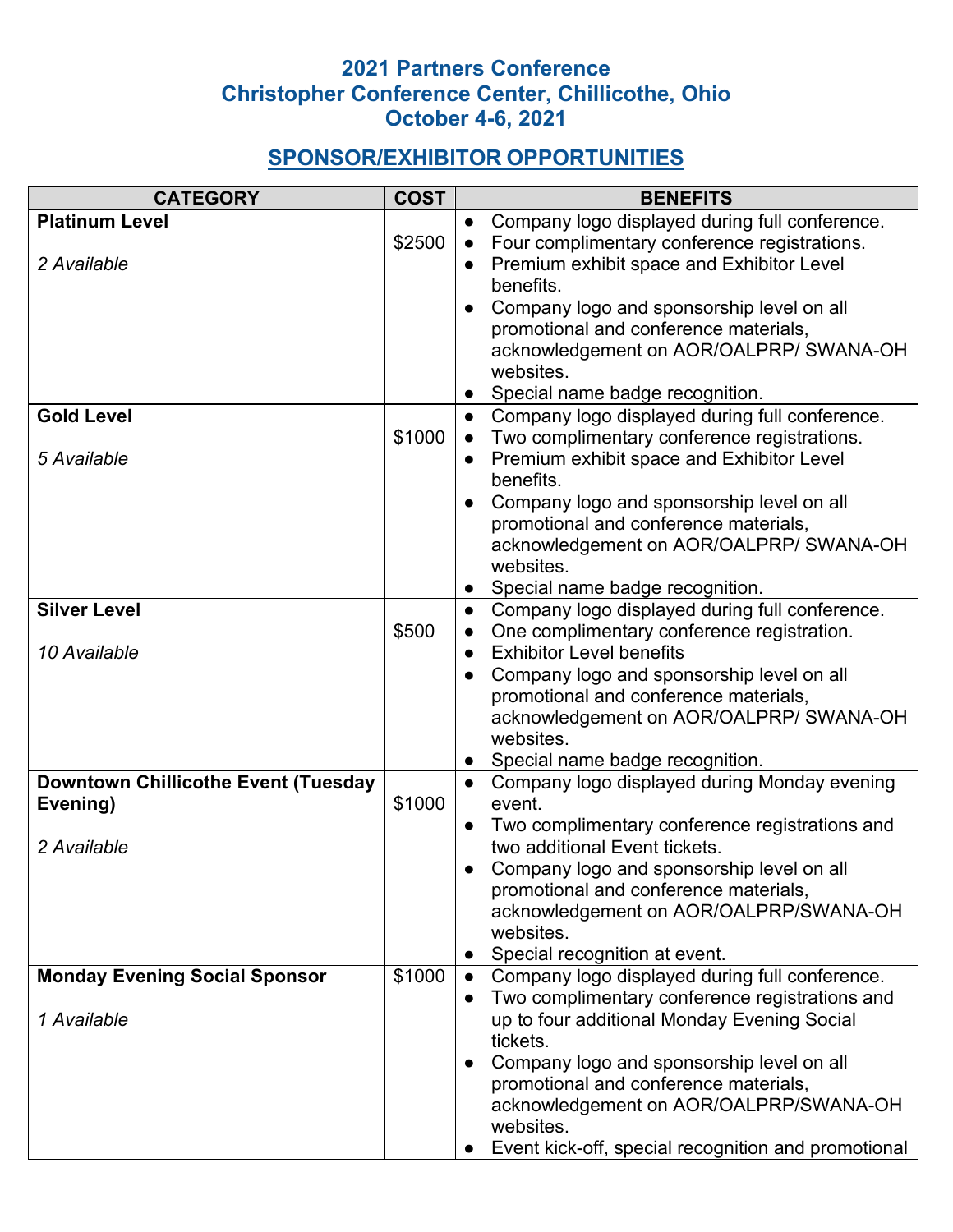|                                     |        | opportunity during event on October 4th.                                                                                                  |
|-------------------------------------|--------|-------------------------------------------------------------------------------------------------------------------------------------------|
| <b>Tuesday Lunch Sponsor</b>        | \$1500 | Company logo displayed during full conference.<br>$\bullet$<br>Three complimentary conference registrations.                              |
| 1 Available                         |        | Company logo and sponsorship level on all<br>promotional and conference materials,<br>acknowledgement on AOR/OALPRP/SWANA-OH<br>websites. |
|                                     |        | Special recognition and speaking opportunity<br>during lunch on October 5th                                                               |
| <b>Wednesday Lunch/Tour Sponsor</b> | \$750  | Company logo displayed during full conference.<br>$\bullet$<br>One complimentary conference registration.                                 |
| 1 Available                         |        | Company logo and sponsorship level on all<br>promotional and conference materials,<br>acknowledgement on AOR/OALPRP/SWANA-OH<br>websites. |
|                                     |        | Special recognition during lunch/tour on October<br>6 <sup>th</sup>                                                                       |
| <b>Exhibitor Level</b>              | \$300  | Exhibit space on October $5th$ – Setup on October<br>4 <sup>th</sup> prior to Monday Evening Social Event                                 |
| <b>Limited Availability</b>         |        | One complimentary Monday Evening Social ticket.<br>One complimentary breakfast & lunch on                                                 |
|                                     |        | Tuesday.<br>Exhibitor acknowledgement in conference<br>program.                                                                           |